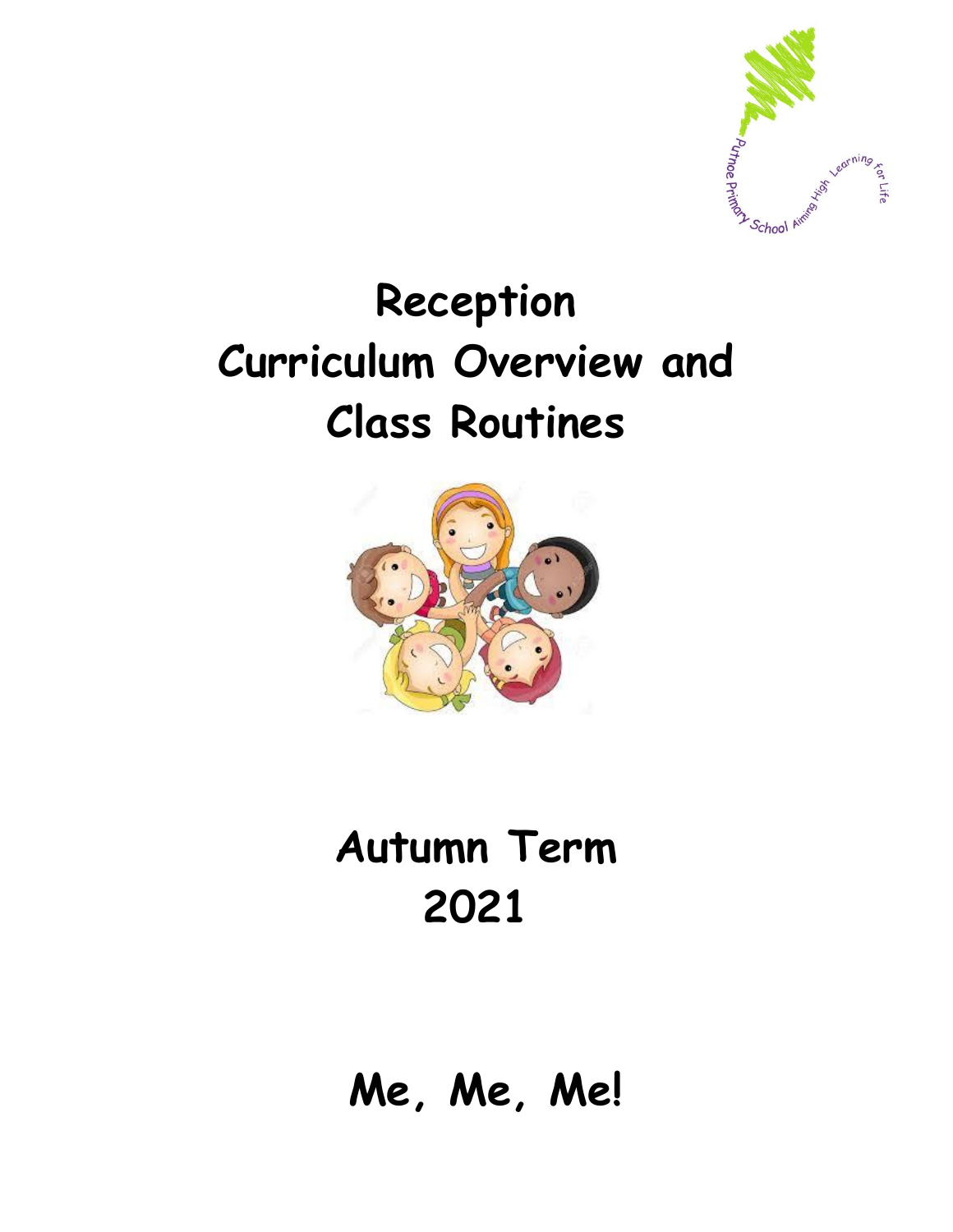## **Things we may talk about this term**

# **All about me!**

Feelings - 'Elmer' Likes and dislikes

Friends

Family

Pets

Where we live 'The three little pigs'

People who help us

Keeping healthy

# **Characteristics of effective learning**

Values WOW moments Charter of rights

## **Class Expectations**

We will also expect the children to:

- Be kind with their hands, feet and voices
- Display good manners
- Stop, look and listen when someone is talking
- Follow the charter of rights

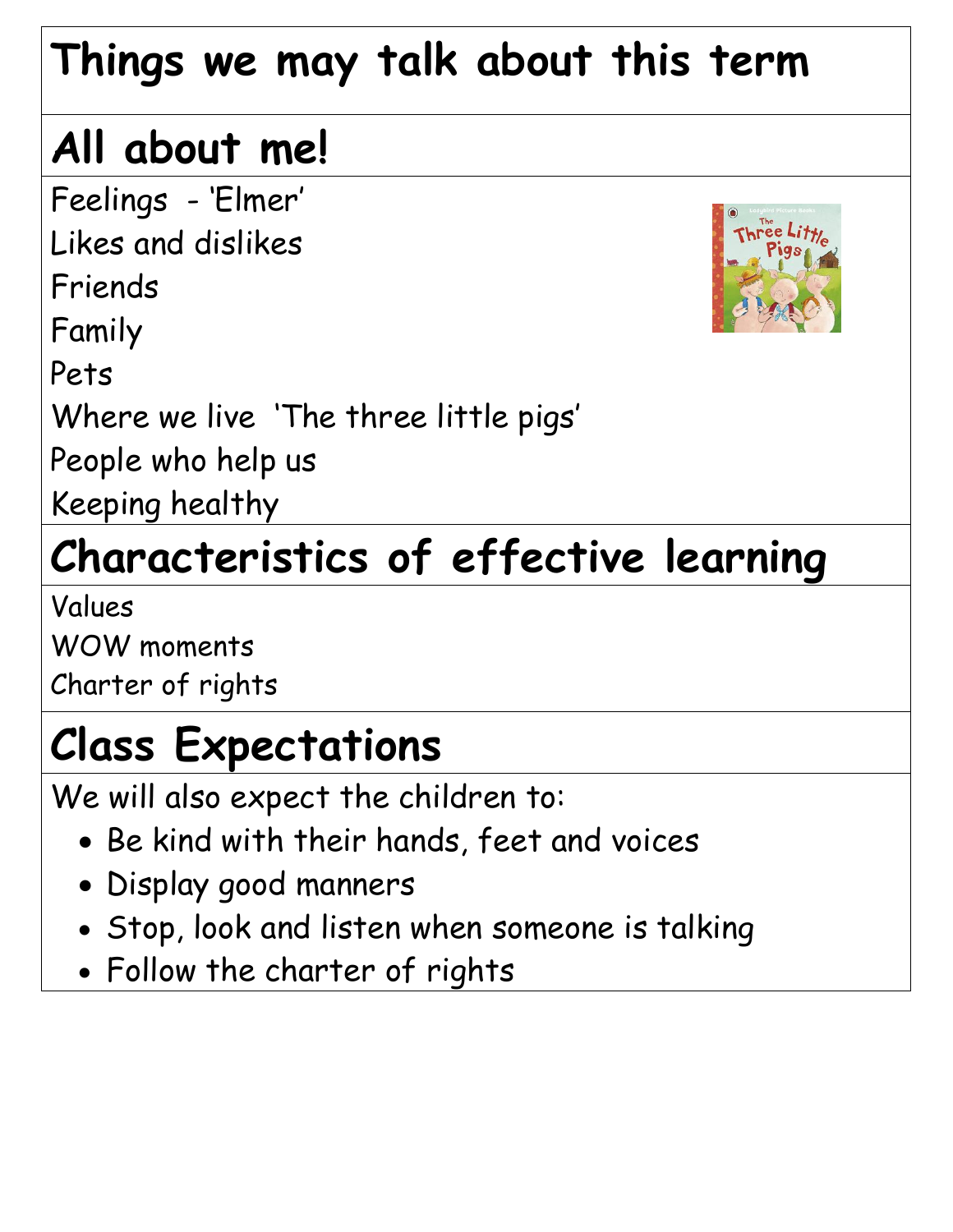## **Curriculum**

During the Reception year we will follow the early years foundation stage reform (EYFS) as a comprehensive framework. Your child will be learning skills, acquiring new knowledge and demonstrating their understanding through **seven areas of learning and development**. Children should mostly develop the **three prime areas** first.

These are:

- Communication and language;
- Physical development; and
- Personal, social and emotional development.

These prime areas are those most essential for your child's healthy development and future learning.

As children grow, the prime areas will help them to develop skills in **four specific areas**.

These are:

- Literacy;
- Mathematics:
- Understanding the world; and
- Expressive arts and design.

These seven areas are used to plan your child's learning and activities, offering flexibility so that staff can follow your child's unique needs and interests.

Children in the EYFS learn by playing and exploring, being active, and through creative and critical thinking which takes place both indoors and outside.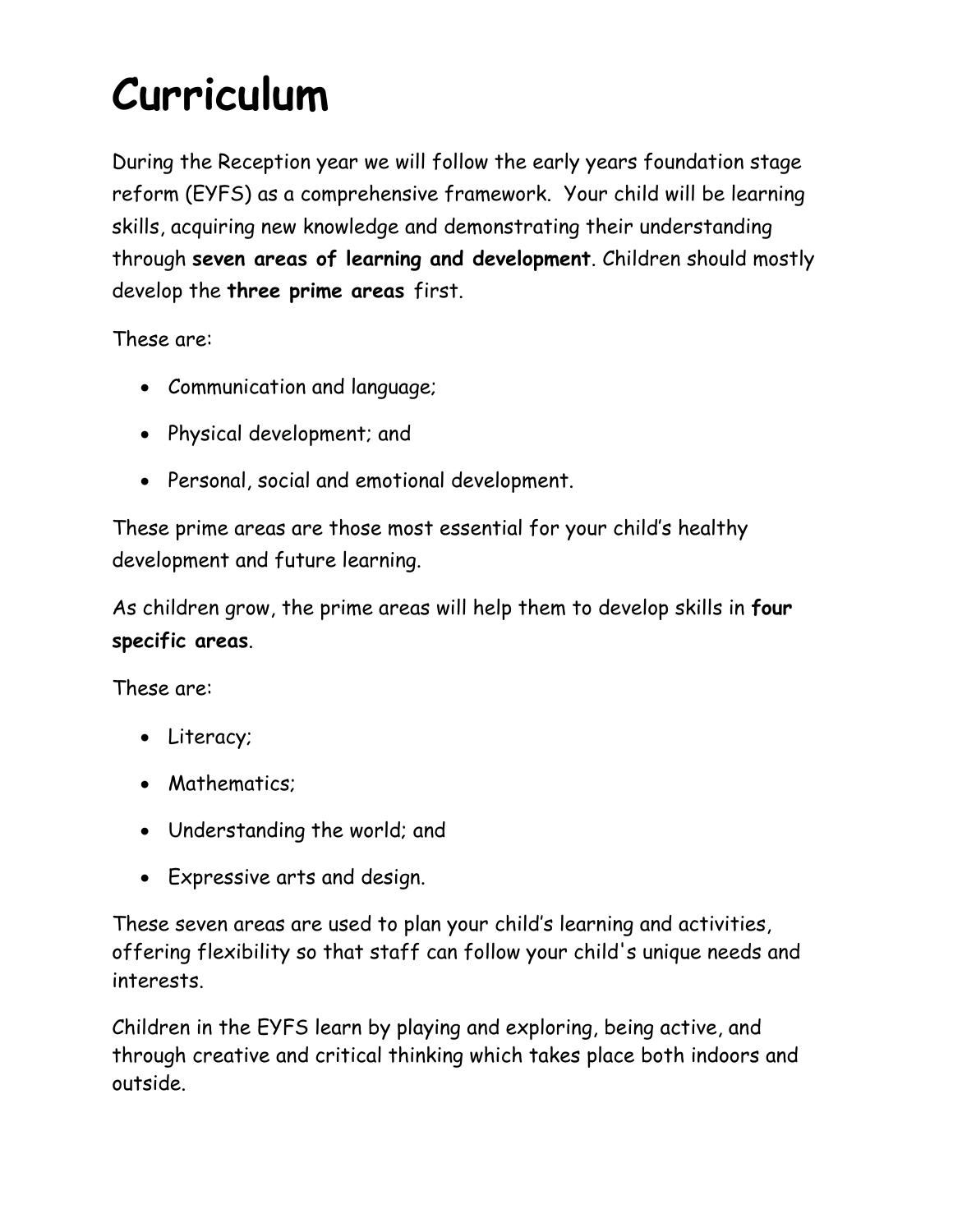### **Physical Development**

- Start taking part in some group activities which they make up themselves, or in teams.
- Choose the right resources to carry out their own plan.
- Collaborate with others to manage large items
- Use one handed tools and equipment
- Being increasingly independent as they get dressed/undressed – being able to put their own coat on and do up the zip
- Use their core muscles to adopt a good sitting position at the table and the floor



### **Personal, Social and Emotional Development**

- Build constructive and respectful relationships
- Develop ways of being assertive
- Increasingly follow rules and understand why they are important
- Remember rule without any adult to remind them
- See themselves as a valuable individual
- Select and use activities and resources with help when needed

### **Me, Me, Me**





### **Communication and Language**

- Understand how to listen carefully and why listening is important
- Learn new vocabulary
- Use new vocabulary through the day
- Engage in story times
- Listen carefully to rhymes and songs, paying attention to how they sound
- Learn rhymes, poems and songs
- Engage in non-fiction books
- Develop social phrases



- Name and describe people who are familiar to them
- Explore colour and colour mixing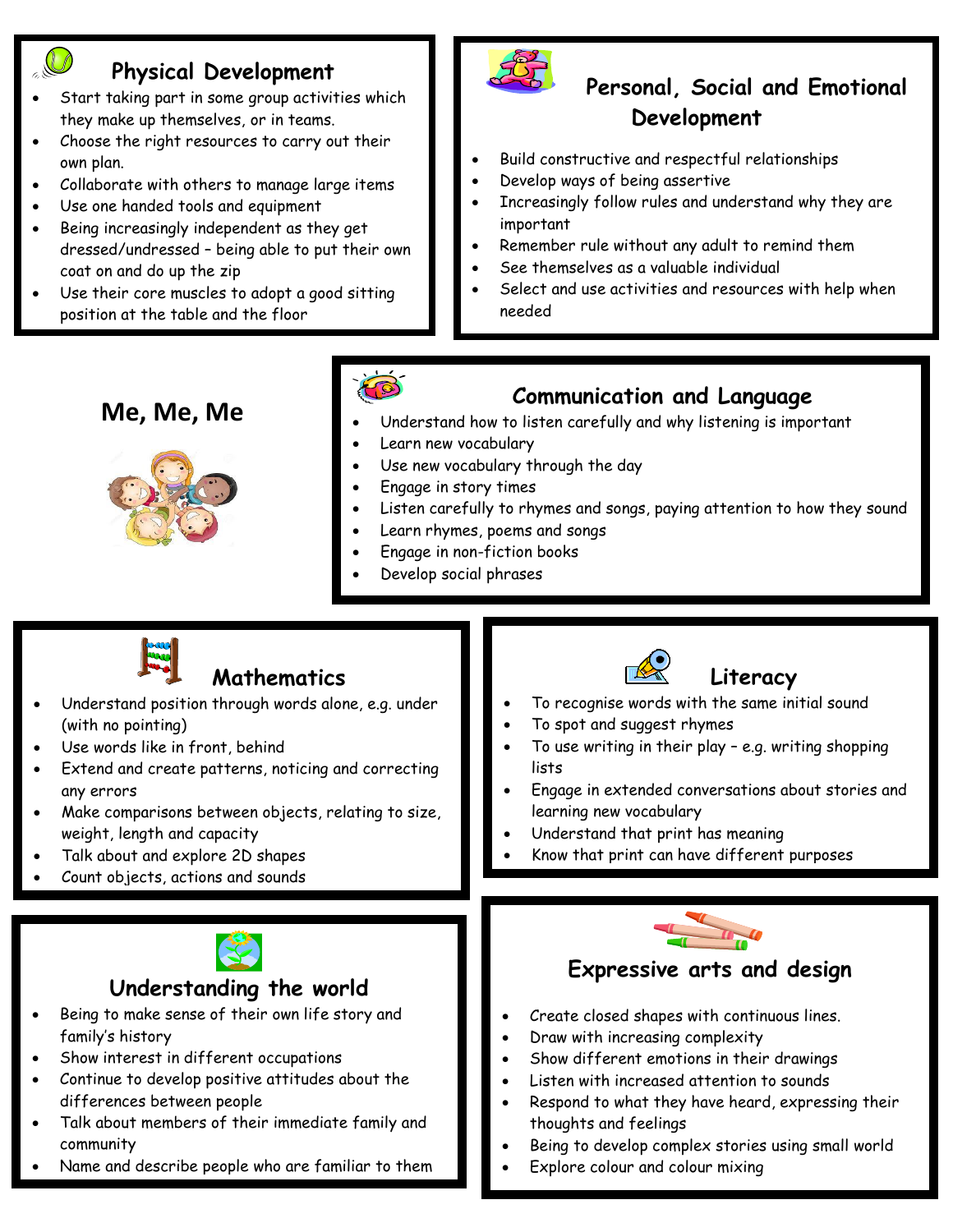## **Baseline Assessment**

During the first half term of school, the children will all take part in a baseline assessment. This is a statutory requirement with the aim being able to track the progress the children make between now and the end of primary school, when they reach the age of 11. The assessment is not a formal test. Instead, the children will take part in enjoyable classroom activities and the teacher will note how they go about them.

The assessment looked at children's early achievements in:

• Mathematics (for example, beginning to count and make patterns with shapes)

• Communication, Language and Literacy (for example, talking, enjoying books, beginning to understand letters and sounds)

• Foundations of Learning (general readiness for school learning, for example, getting on with other children, joining in with different activities)

The assessment is only a snapshot, and your child's teacher will be able to tell you much more about how your child is settling into school at the first parent consultation evening towards the end of the half term. Your child's teacher will use the information from the assessment, along with transition notes and dialogue from previous settings, to consider the next steps for your child.

If you would like to find out more about this Baseline Assessment, you can use the following link.

• <https://www.youtube.com/watch?v=qlJFl8NJwe8>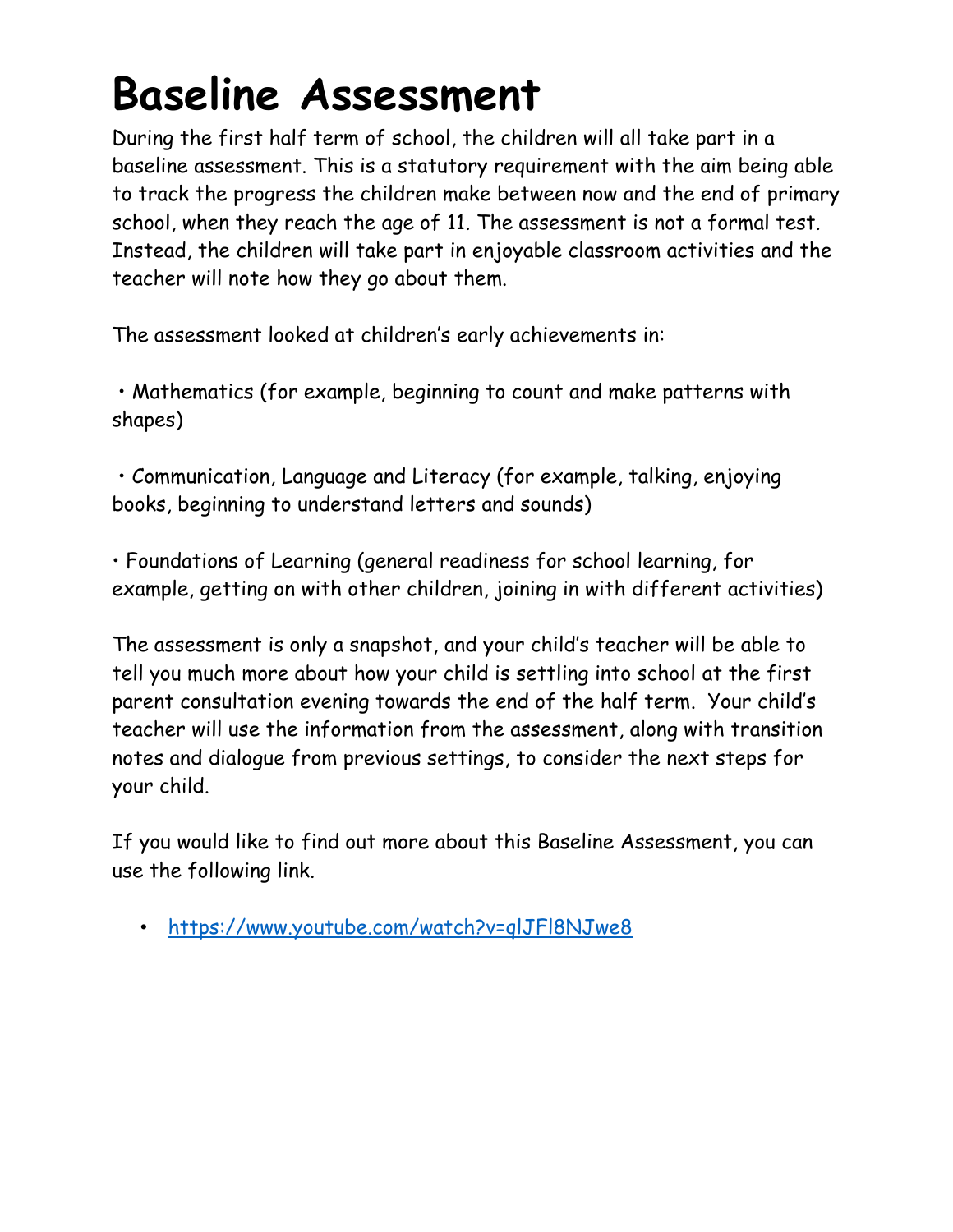## **Class Routines**

### Reading books

When your child is ready for a reading book, we will send home a book and a reading diary. We encourage you to comment about your child's reading in the reading diary and to practise the key words that are sent home.

Children will read once a week individually with an adult and once a week in a group. These group sessions promote good text discussions and allow children to hear reading of their peers. Reading books will be changed twice a week on the allocated days as shown on your child's reading diary but both books and diary should be in school daily in your child's book bag.

Key words will be tested by staff once a week during guided reading sessions; we will highlight a word to show the child has read it successfully. If you feel that your child can read a word, please feel free to denote the word with a small dot only so that we can maintain consistency with the testing of key words across the year group.

#### Book Bags

Please can we ask for your child to bring a book bag into school every day. This is to facilitate reading and library books coming home to you as well as any first aid notes and letters as necessary.

#### Homework

Homework will be set weekly. It will be sent home on a Friday and is due back the following Friday. There will be four activities to complete Monday – Thursday evening, which should take no longer than 5 minutes to undertake. Activities will include a mixture of written and discussion tasks and will be in addition to reading books and looking over key words when applicable. We will not be setting any homework for the first few weeks.

### PE

Children will have a formal PE lesson every week. These will comprise of indoor and outdoor sessions. Please ensure that **all** items of your child's school uniform is named and we request that all jewellery is removed on this day. This term's PE will be learning about finding a space and multi skills.

Reception PE will be **every Friday**. Please ensure your child comes to school wearing their PE kit and that this is appropriate for the weather, e.g. tracksuit bottoms and fleeces if it is cold.